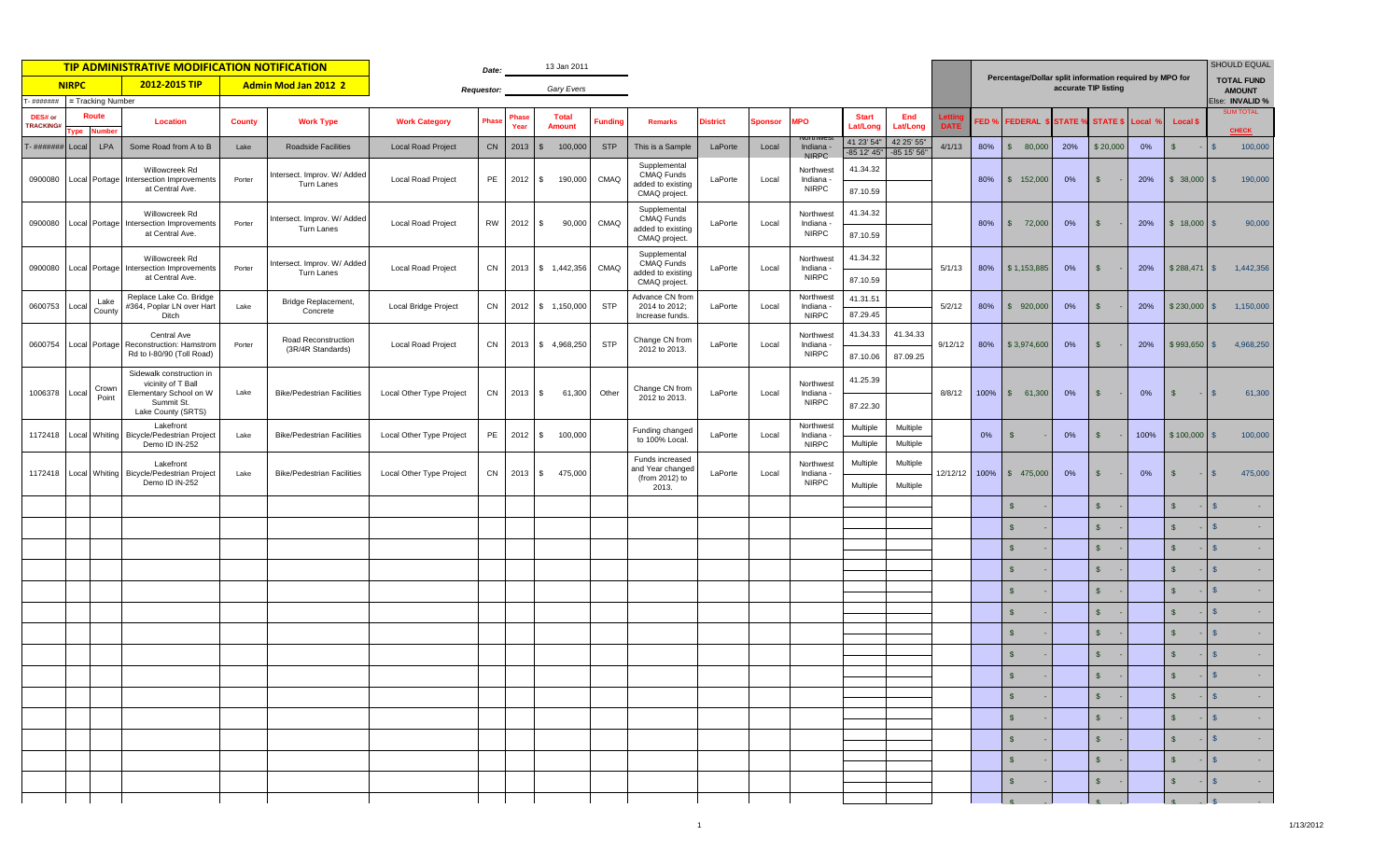| TIP ADMINISTRATIVE MODIFICATION NOTIFICATION |            |                      |          | 13 Jan 2011<br>Date: |                  |                      |       |               |                               |                |                |                 |                |            |                          |                                                         |             | SHOULD EQUAL         |                                                    |                                    |               |     |              |                          |     |
|----------------------------------------------|------------|----------------------|----------|----------------------|------------------|----------------------|-------|---------------|-------------------------------|----------------|----------------|-----------------|----------------|------------|--------------------------|---------------------------------------------------------|-------------|----------------------|----------------------------------------------------|------------------------------------|---------------|-----|--------------|--------------------------|-----|
| 2012-2015 TIP<br><b>NIRPC</b>                |            | Admin Mod Jan 2012 2 |          | <b>Requestor:</b>    |                  | Gary Evers           |       |               |                               |                |                |                 |                |            |                          | Percentage/Dollar split information required by MPO for |             | accurate TIP listing |                                                    | <b>TOTAL FUND</b><br><b>AMOUNT</b> |               |     |              |                          |     |
| $T - \# \# \# \# \# \# \#$                   |            | = Tracking Number    |          |                      |                  |                      |       |               |                               |                |                |                 |                |            |                          |                                                         |             |                      |                                                    |                                    |               |     |              | Else: INVALID %          |     |
| DES# or<br><b>TRACKING#</b>                  |            | <b>Route</b>         | Location | <b>County</b>        | <b>Work Type</b> | <b>Work Category</b> | Phase | Phase<br>Year | <b>Total</b><br><b>Amount</b> | <b>Funding</b> | <b>Remarks</b> | <b>District</b> | <b>Sponsor</b> | <b>MPO</b> | <b>Start</b><br>Lat/Long | End<br>Lat/Long                                         | <b>DATE</b> |                      | FED % FEDERAL \$ STATE % STATE \$ Local % Local \$ |                                    |               |     |              | <b>SUM TOTAL</b>         |     |
|                                              | <b>vpe</b> | <b>Number</b>        |          |                      |                  |                      |       |               |                               |                |                |                 |                |            |                          |                                                         |             |                      | $\overline{\phantom{a}}$                           |                                    |               |     |              | <b>CHECK</b>             |     |
|                                              |            |                      |          |                      |                  |                      |       |               |                               |                |                |                 |                |            |                          |                                                         |             |                      |                                                    |                                    |               |     |              |                          |     |
|                                              |            |                      |          |                      |                  |                      |       |               |                               |                |                |                 |                |            |                          |                                                         |             |                      | $\mathbf{s}$                                       |                                    | $\mathsf{s}$  |     | S            | . .                      |     |
|                                              |            |                      |          |                      |                  |                      |       |               |                               |                |                |                 |                |            |                          |                                                         |             |                      | $\mathbf{s}$                                       |                                    | $\mathsf{s}$  |     | $\mathsf{s}$ | <b>COL</b>               |     |
|                                              |            |                      |          |                      |                  |                      |       |               |                               |                |                |                 |                |            |                          |                                                         |             |                      | $\mathbf{s}$                                       |                                    | $\mathsf{s}$  |     | S            | <b>Section</b>           |     |
|                                              |            |                      |          |                      |                  |                      |       |               |                               |                |                |                 |                |            |                          |                                                         |             |                      | $\mathbf{s}$                                       |                                    | $\sqrt{5}$    |     | $\mathbf{s}$ | <b>Section</b>           |     |
|                                              |            |                      |          |                      |                  |                      |       |               |                               |                |                |                 |                |            |                          |                                                         |             |                      | $\sqrt{3}$                                         |                                    | $\mathsf{\$}$ |     | S            | <b>Service</b>           |     |
|                                              |            |                      |          |                      |                  |                      |       |               |                               |                |                |                 |                |            |                          |                                                         |             |                      | $\mathbf{s}$                                       |                                    | $\sqrt{5}$    |     | S            | <b>Service</b>           |     |
|                                              |            |                      |          |                      |                  |                      |       |               |                               |                |                |                 |                |            |                          |                                                         |             |                      | $\sqrt{3}$                                         |                                    | $\mathsf{s}$  |     | S            | <b>Section</b>           |     |
|                                              |            |                      |          |                      |                  |                      |       |               |                               |                |                |                 |                |            |                          |                                                         |             |                      | $\mathbf{s}$                                       |                                    | $\mathsf{s}$  |     | $\mathsf{s}$ | <b>Section</b>           |     |
|                                              |            |                      |          |                      |                  |                      |       |               |                               |                |                |                 |                |            |                          |                                                         |             |                      | - \$                                               |                                    | $\mathsf{s}$  |     | $\mathbf{s}$ | <b>Section</b>           |     |
|                                              |            |                      |          |                      |                  |                      |       |               |                               |                |                |                 |                |            |                          |                                                         |             |                      | - \$                                               |                                    | $\mathbb{S}$  |     | $\mathbf{s}$ | <b>Section</b>           |     |
|                                              |            |                      |          |                      |                  |                      |       |               |                               |                |                |                 |                |            |                          |                                                         |             |                      | \$                                                 |                                    | $\sqrt{5}$    |     | $\mathbf{s}$ | <b>Section</b>           |     |
|                                              |            |                      |          |                      |                  |                      |       |               |                               |                |                |                 |                |            |                          |                                                         |             |                      | $\mathbf{s}$                                       |                                    | $\mathbb{S}$  |     | $\mathbf{s}$ | $-1$ S<br><b>Section</b> |     |
|                                              |            |                      |          |                      |                  |                      |       |               |                               |                |                |                 |                |            |                          |                                                         |             |                      | $\mathbf{\$}$                                      |                                    | $\sqrt{5}$    |     | S            | $-1s$                    |     |
|                                              |            |                      |          |                      |                  |                      |       |               |                               |                |                |                 |                |            |                          |                                                         |             |                      | $\mathbf{s}$                                       |                                    | $\mathsf{s}$  |     | S            | $-1s$<br><b>Section</b>  |     |
| end                                          | end        | end                  | end      | end                  | end              | end                  | end   | end           | end                           | end            | end            | end             | end            | end        | end                      | end                                                     | end         | end                  | end                                                | end                                | end           | end | end          | end                      | end |